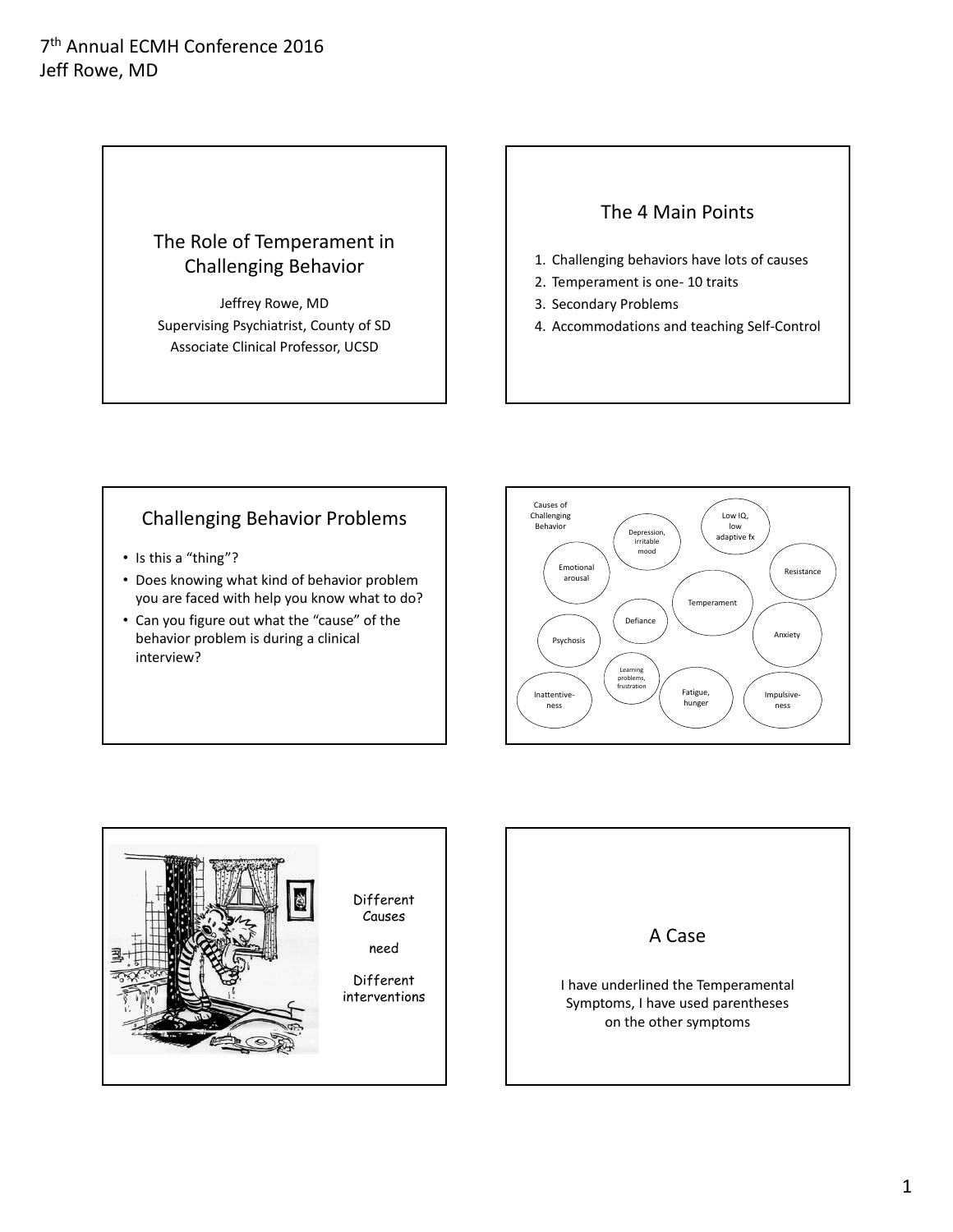### What is temperament?

- Definition
- The specific traits
- Onset of traits
- Prognosis, course, durability of traits
- Secondary consequences of Difficult Temperament

### Temperament‐ what is it?

- Biological beginnings of your personality‐ like "shyness"
- Made up of 10 factors
- Factors can change, but not quickly
- The factors can cause problem if there is a "mismatch"
- The problems can cause "secondary problems"

#### Types of Temperament Problems (categories of temperament) • High activity level • Distractibility • Impulsivity • High intensity of emotions • Irregular body rhythms • Negative persistence • Abnormal sensory threshold • Rigid response to new situations • Poor adaptability to change • Negative mood • Handouts!

## High Activity Level

- Very active, more than other kids
- Fidgety, restless
- Always into things, makes you tired
- Easily over‐stimulated
- Can become aggressive

# Distractibility, Concentration

• Trouble concentrating and paying attention

11

- Doesn't listen
- Daydreams
- Forgetful, misses instructions

## Impulsivity

- Acting before you think
- Grabbing, interrupting, intruding
- Repeats mistakes, seems not to learn from experience
- Little self reflection or "self talk"

10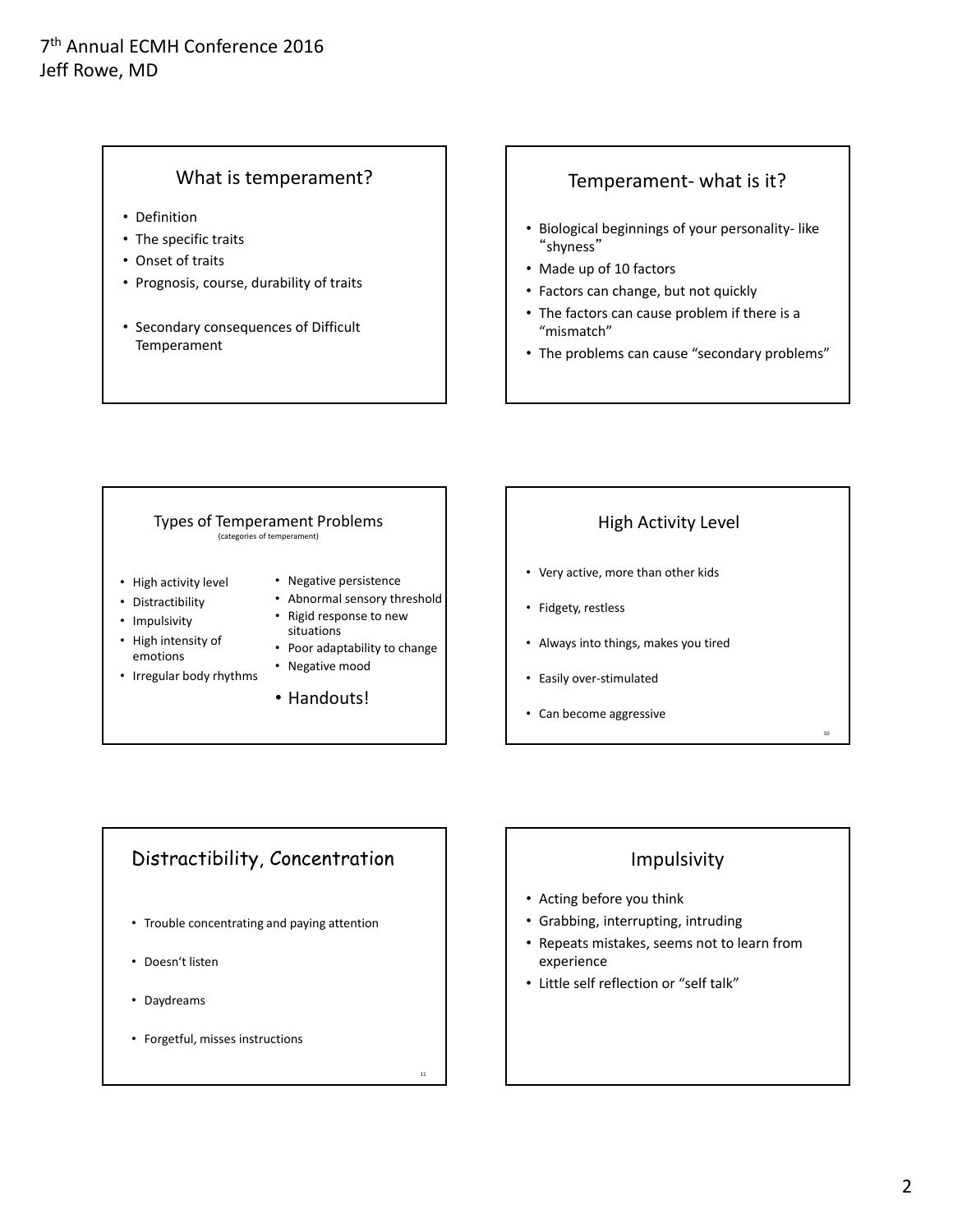



### Body Rhythm Irregularity

- Unpredictable appetite
- Difficulty falling asleep
- Kid can't tell when he/she is tired, hungry
- Moods can be changeable for no good reason
- Good or bad days for no good reason
- Bowel habits can be irregular
- \*It is as if their internal regulator is off, or has a loose wire

15

17



#### Abnormal Sensory Threshold

- Physically sensitive to…
	- Tastes
	- Sounds
	- Textures (on skin, in mouth)
	- Smells
- Not as sensitive to…
	- Temperature
	- Pain

Rigid Response to New Situations • Overly shy or reserved in new situations – Birthday parties – Holidays – New classroom OR • Overly active and forward – Inappropriately wild or curious and exploring in new settings – Can't calm self and wait for clarification of group'<sup>s</sup> activity

18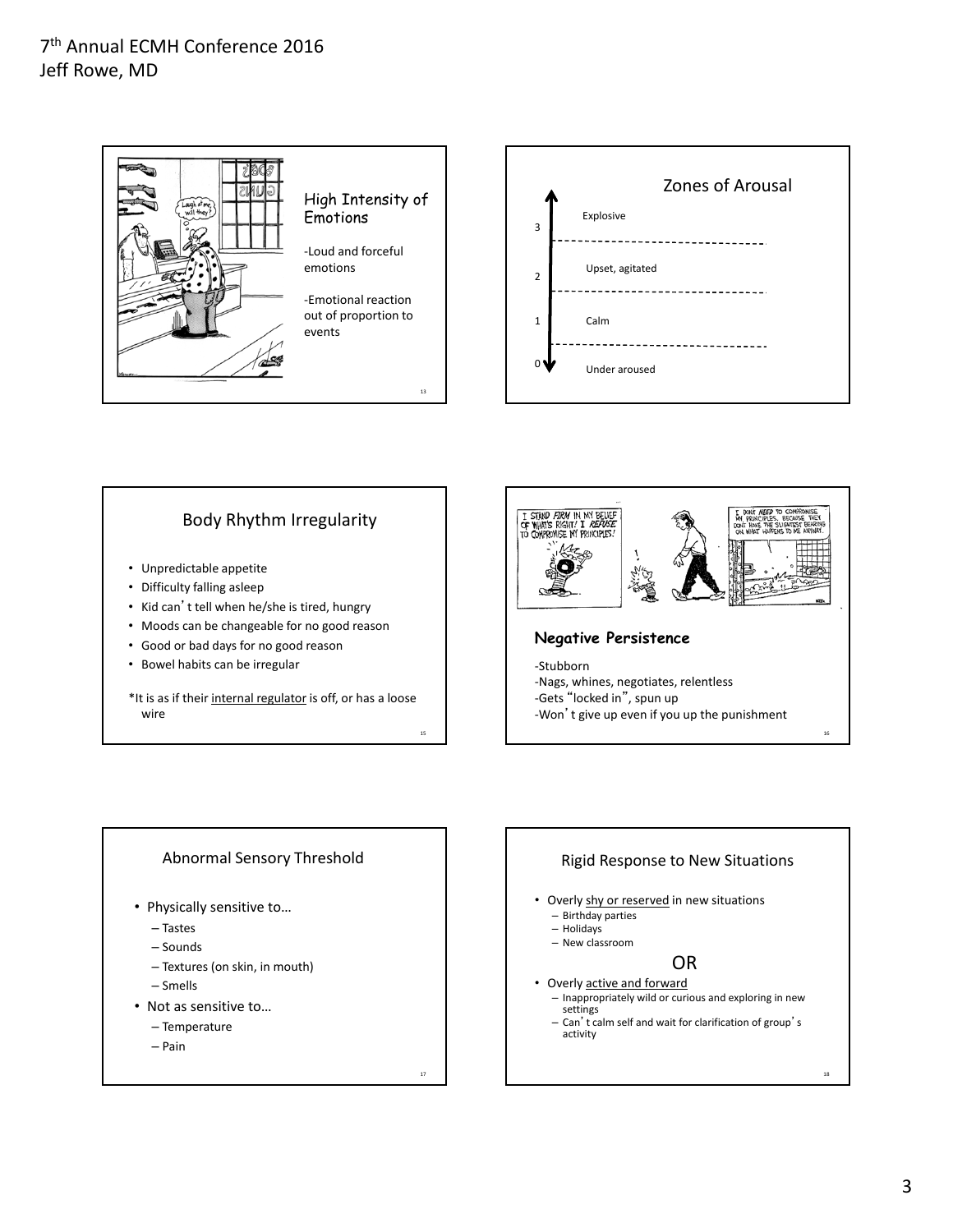



## The Secondary Problems

By itself, temperamental traits, like shyness, don't have to cause problems.

# Temperamental Mismatch: What is this?

The ability of the Holding Environment to provide the necessary accommodation for the child

## The Mismatches

- Outgoing Mom and shy child
- Shy, proper Mom, difficult child
- Situations that require normal temperament without structure, cueing and rehearsal
- Low structure/high stimulation environments – Recess

# Associated Problems

Excessive arousal and dangerous behavior Social problems Anxiety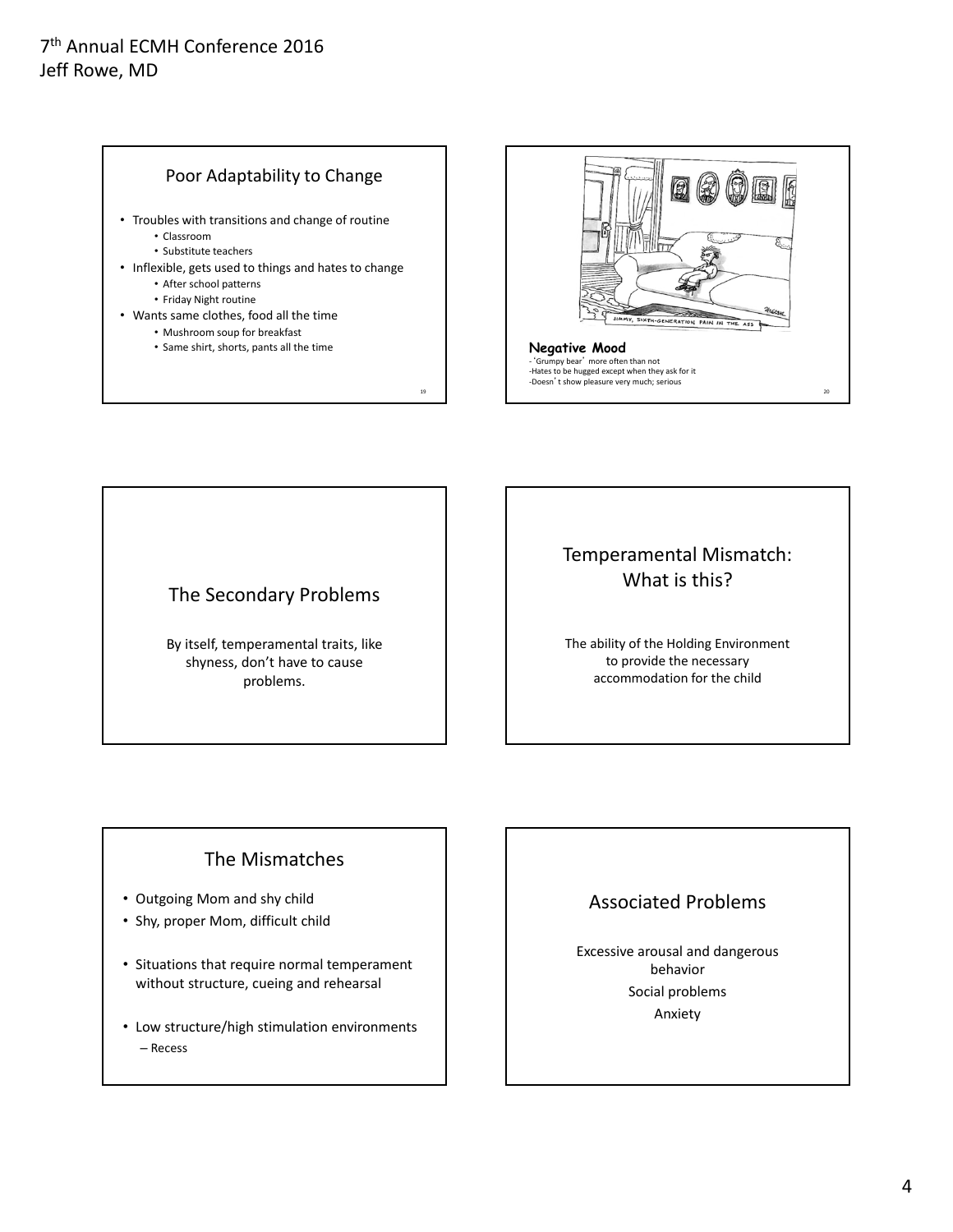

### Social Problems Associated with Temperament

- Knowledge
- Contract
- Awareness
- Justice

### Anxiety and Temperament

- Separation anxiety
- Obsessive rumination
- Generalized Anxiety
- Obsessive‐Compulsive Disorder

## The Tertiary Problems

Incorrect diagnosis, ineffective treatment Parent/child relationship Parental relationship Relationship with relatives

Bonus Material

#### Managing Temperamental Challenges

- Principles
	- Attitude
		- Neutral
		- Informing
		- Intellectual not emotional
	- Use planned actions
		- Label the challenge • Have your intervention ready
		- Don't punish
		-
		- Recognize the signs (earlier the better)
		- $•$  Intervene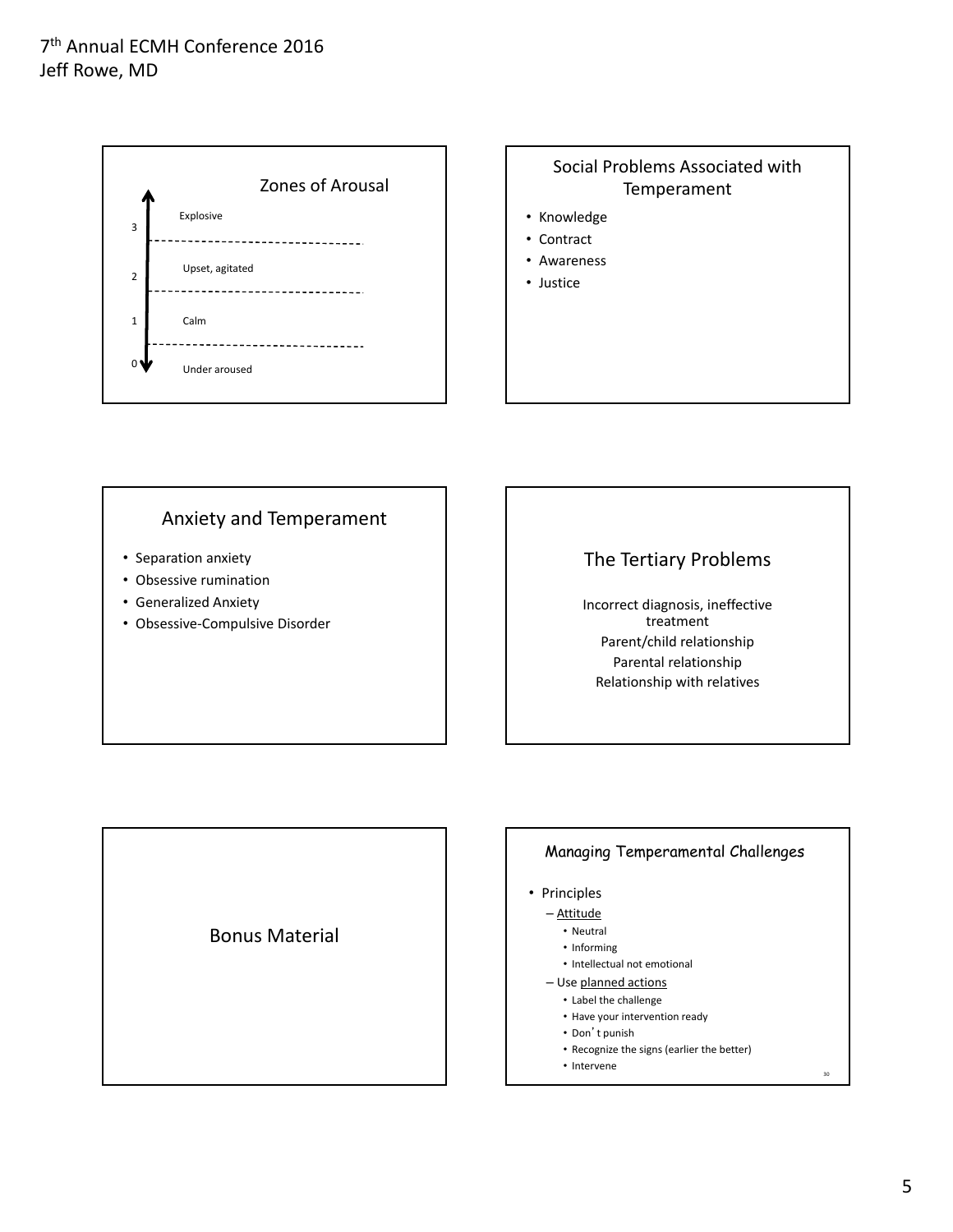### How to Change Temperamental Challenges

- Helping your child adjust
	- During a non‐stressful time talk with him/her about their temperament
	- Compare family members (humor's good)
	- Discuss things that really set them off and ask for their ideas on how to be less "set off"

31

33

#### Managing Temperamental Challenges- Examples

- High Activity Level
	- Be clear on the signs
	- Label it‐ "my child gets too revved up"
	- Choose between "cool down" or "blow off steam" activity ahead of time
		- Cool down‐ take a bath, watch a video, get an ice cream cone
		- Blow off steam‐ game of tag, wrestle, dig hole in the yard

32

34

36

– Watch for effects of your intervention and adjust

#### Managing Temperamental Challenges‐ Examples

- Distractibility, concentration
	- Label the challenge‐ "my child has a hard time paying attention"
	- Turn off more interesting stimuli
	- Eye contact
	- Give message‐ short and simple
	- Check up on them in a kind way

## Impulsivity, self control

- Remember they are "my child who acts first before thinking"
- Use cues and mental rehearsal, even in vivo practice, to prepare them
	- Experience will guide you on which situations are trouble – Plan ahead
	- Avoid opportunities for impulses (someone else's BD party)

#### Managing Temperamental Challenges‐ Examples

- High Intensity of Emotions
	- Label the problem‐ "my child has big emotions/loud voice"
	- Express empathy‐ "I know this is disappointing for you...
	- Kindly encourage them to try to decrease the volume
	- Remind them they will feel better in a little while
- DO NOT "THROW GASOLINE ON THE FIRE"

#### Managing Temperamental Challenges‐ Examples

- Irregular body rhythms
	- Label the problem‐ "my child isn't always tired at bedtime"
	- Separate "bedtime" from the concept of "sleep time"
	- Enforce the part that is under their control, don't sweat the other
	- Goal for them is to stay in their room after a certain time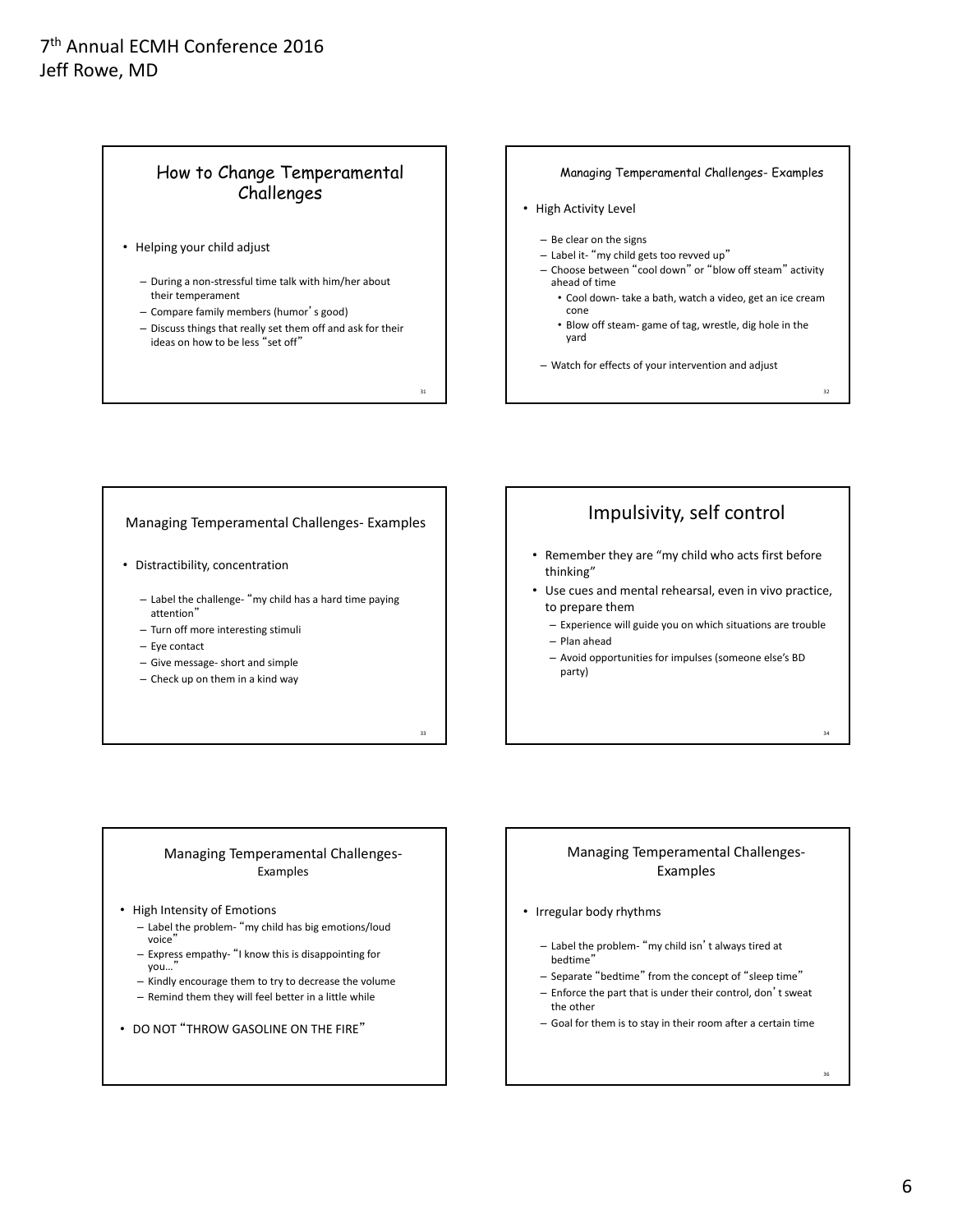#### Managing Temperamental Challenges‐ Examples

- Negative Persistence
	- Label the problem‐ "my child gets stuck and can't stop" – Bring the episode to an end quickly
	- Tell them, kindly, that "I know it is hard for you to stop, but you can say your point 2 more times and then you'll have to stop"
	- Afterwards (when they cool down), you can correct any errors (if any) you made by stopping the conversation

37

39

#### Managing Temperamental Challenges‐ Examples

- Abnormal Sensory Threshold
	- Label the problem‐ "my child hates to wear certain fabrics" – Avoid the fabrics
	- Must fight your need to have this child cooperate to satisfy your need (dress a certain way, eat certain foods, remain around certain sounds)

38

40

#### Managing Temperamental Challenges‐ Examples

• Poor Adaptability

– Label the problem‐ "my child has problems with change" – Prepare them for transitions, irregular schedules, substitute

- teachers, etc
- Practice difficult transitions ahead of time (field trips, quitting video games)

\*Don't overdo it and warn for everything, just important events

Managing Temperamental Challenges‐ Examples

- Negative Mood
	- Label the problem‐ "my child is grumpy in the morning"
	- Don't take their mood personally
	- If necessary, remind them (kindly) they will feel better later, or can take care of a duty later in the day

### Poor Adaptability to Change

- Troubles with transitions and change of routine • Classroom
	- Substitute teachers
- Inflexible, gets used to things and hates to change
	- After school patterns • Friday Night routine
	-
- Wants same clothes, food all the time
	- Mushroom soup for breakfast
	- Same shirt, shorts, pants all the time

#### Managing Temperamental Challenges‐ Examples

- Poor Adaptability
	- Label the problem‐ "my child has problems with change"
	- Prepare them for transitions, irregular schedules, substitute teachers, etc
	- Practice difficult transitions ahead of time (field trips, quitting video games)
	- \*Don't overdo it and warn for everything, just important events